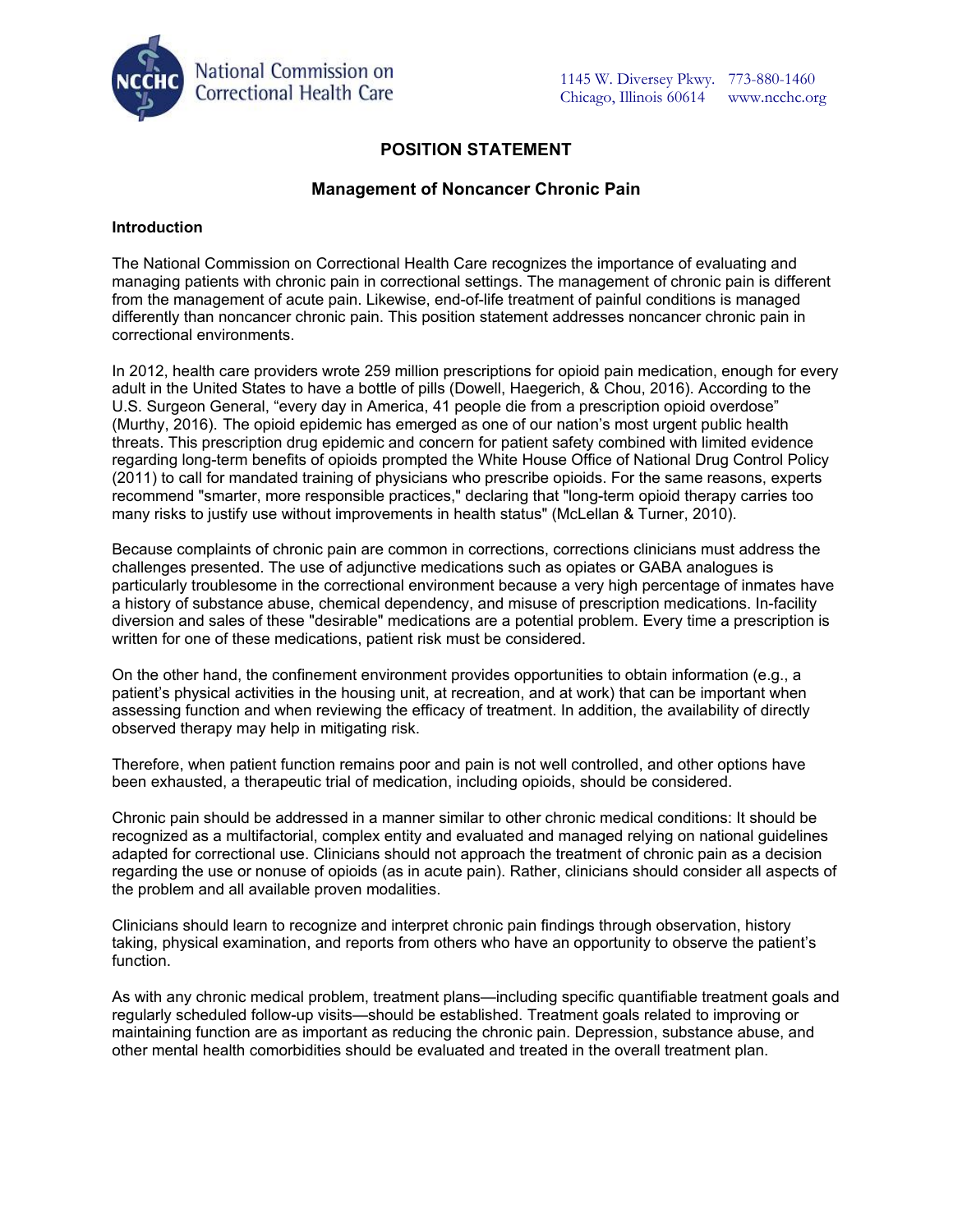Complex chronic care patients are common in the correctional environment. Although consultation should be available with mental health clinicians and pain management specialists—particularly those who may help with palliative procedures—primary care providers must develop the expertise to manage inmates' chronic noncancer pain. For this reason, correctional clinicians should attain, as necessary, additional training in assessment, management, and the science of chronic pain.

# **Position Statement**

- 1. Chronic pain is a multifactorial, complex clinical entity, requiring an understanding of pain mechanisms, evaluation, and treatment options.
- 2. Because a fundamental knowledge of the correctional health care environment and their patients is needed, properly trained primary care clinicians are uniquely qualified to treat chronic pain in correctional settings.
- 3. Medical directors and other responsible health authorities should facilitate and encourage appropriate training covering the requisite skills to make reliable diagnoses, establish appropriate treatment plans, and monitor progress for patients with chronic noncancer pain.
- 4. Nationally recognized guidelines regarding the care and treatment of chronic pain should be referenced and adapted to the correctional environment.
- 5. Chronic pain should be addressed like other chronic medical conditions, in a systematic, objective, structured manner beginning with diagnosis and treatment planning and proceeding with structured and regular monitoring of progress.
- 6. Clinicians should establish measurable treatment goals for chronic pain and measure progress against them. Treatment goals should be discussed with the patient but determined by the clinician. They must be functional in nature, measured against the patient's established baseline, and monitored. The elimination of chronic pain is usually not a realistic goal. Patient expectations must be addressed early.
- 7. Documentation of clinical encounters to address chronic pain should include the patient's selfreported comments, the clinician's assessment, and the treatment goals, as well as appropriate follow-up as clinically indicated.
- 8. Most chronic pain can be managed through primary care clinicians. However, an interdisciplinary team approach is often beneficial, and specialty care, including pain management, should be available for patients whose function and chronic pain are not improved with treatment and for patients requiring end-of-life care.
- 9. Accepted and evidence-based therapeutic options, including nonpharmacologic management, should be available when medically necessary. A multifaceted and biopsychosocial approach is optimal when possible
- 10. Policies banning opioids should be eschewed. Opiates should be considered with caution after weighing all treatment options.
- 11. Medication use should be judicious. Benefits and risks for the patient (including abuse) and the facility (potential for diversion) must be considered, recognizing that problems with substance abuse, chemical dependency, and management of prescription medications are common in correctional populations.